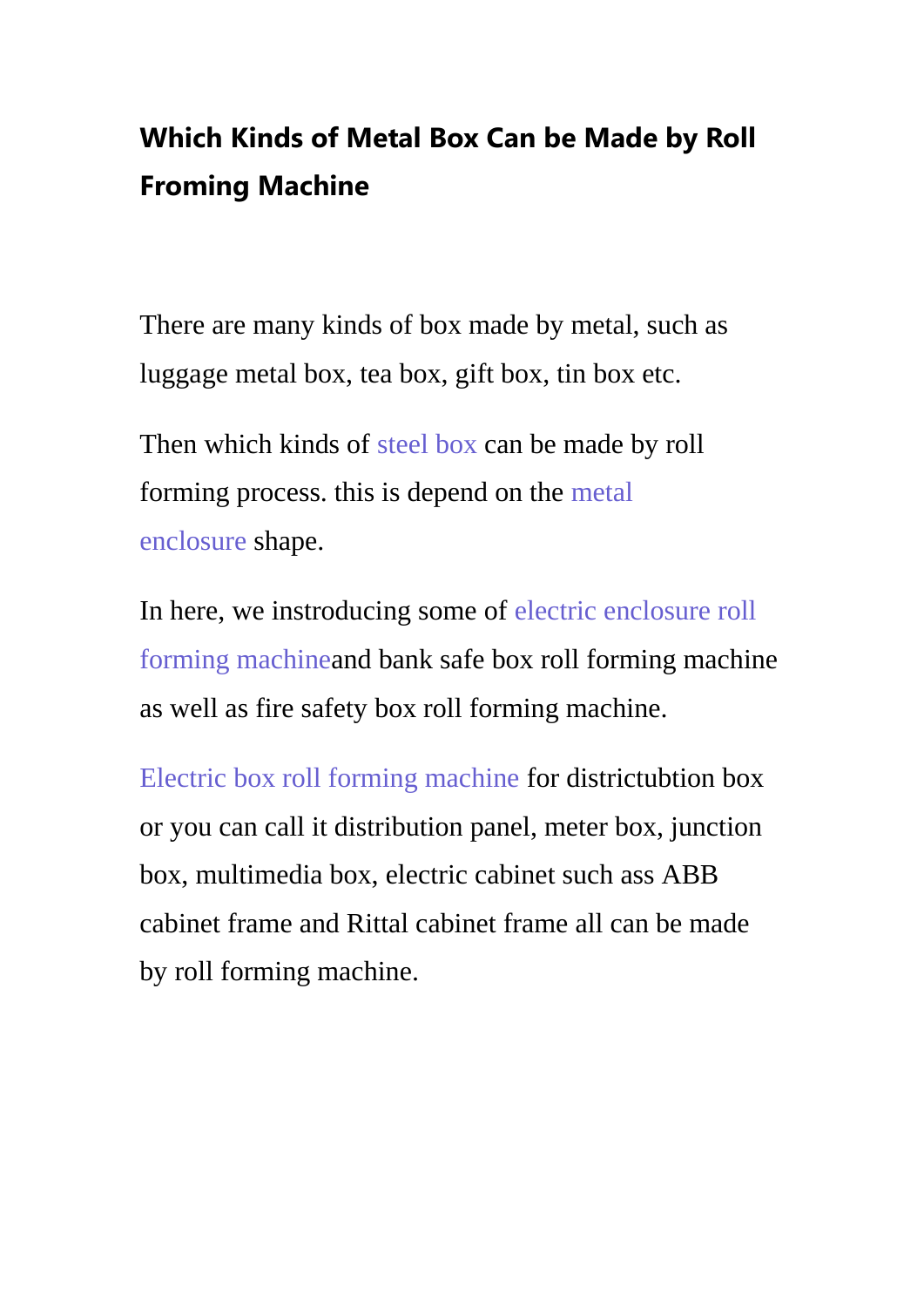

Fire safety box including fire hose reel box, fire fighting box, fire exstinguisher box, fire emergency box etc.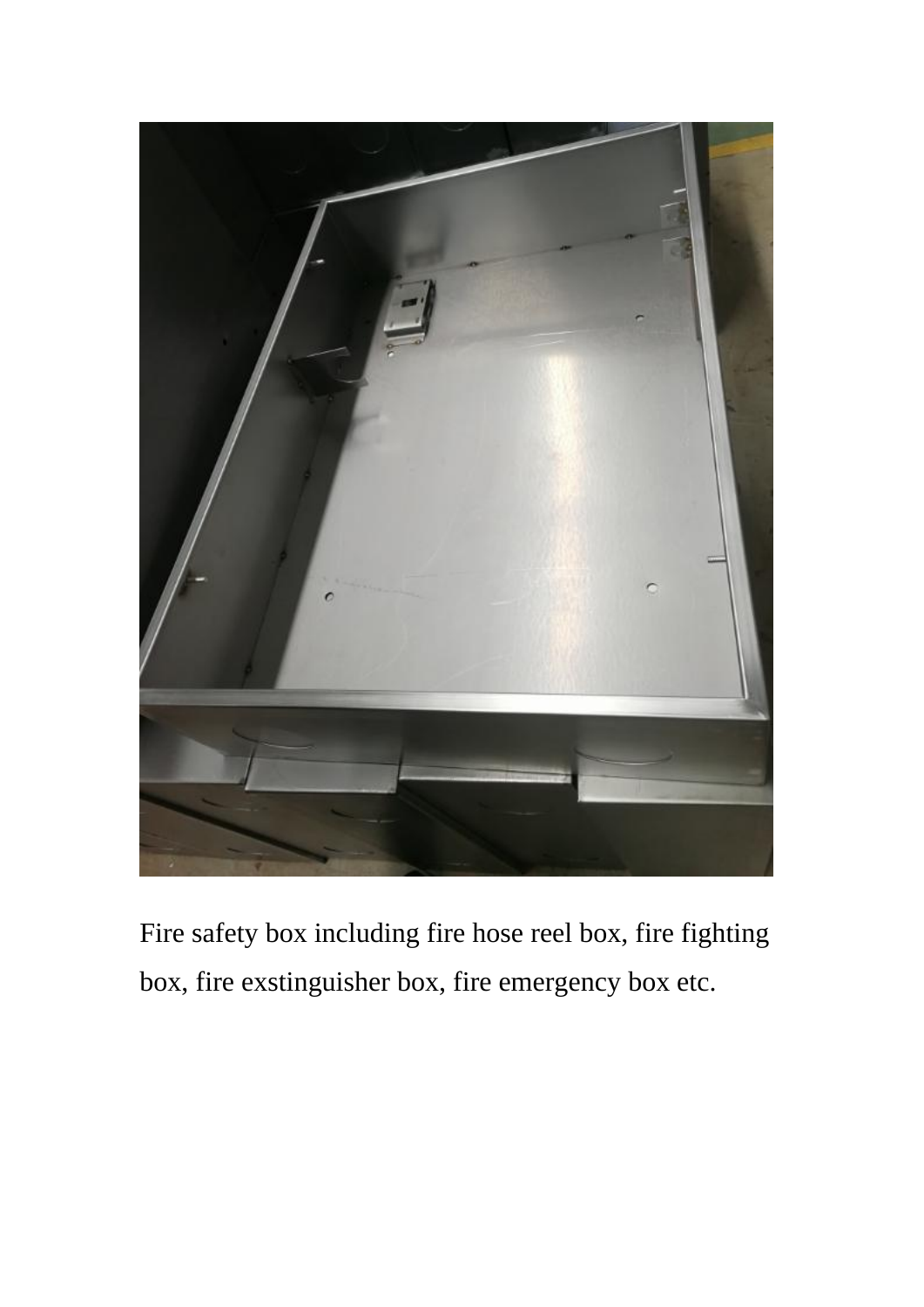

Security box which using in Bank safety box, sotorage box, supermaket deposit box etc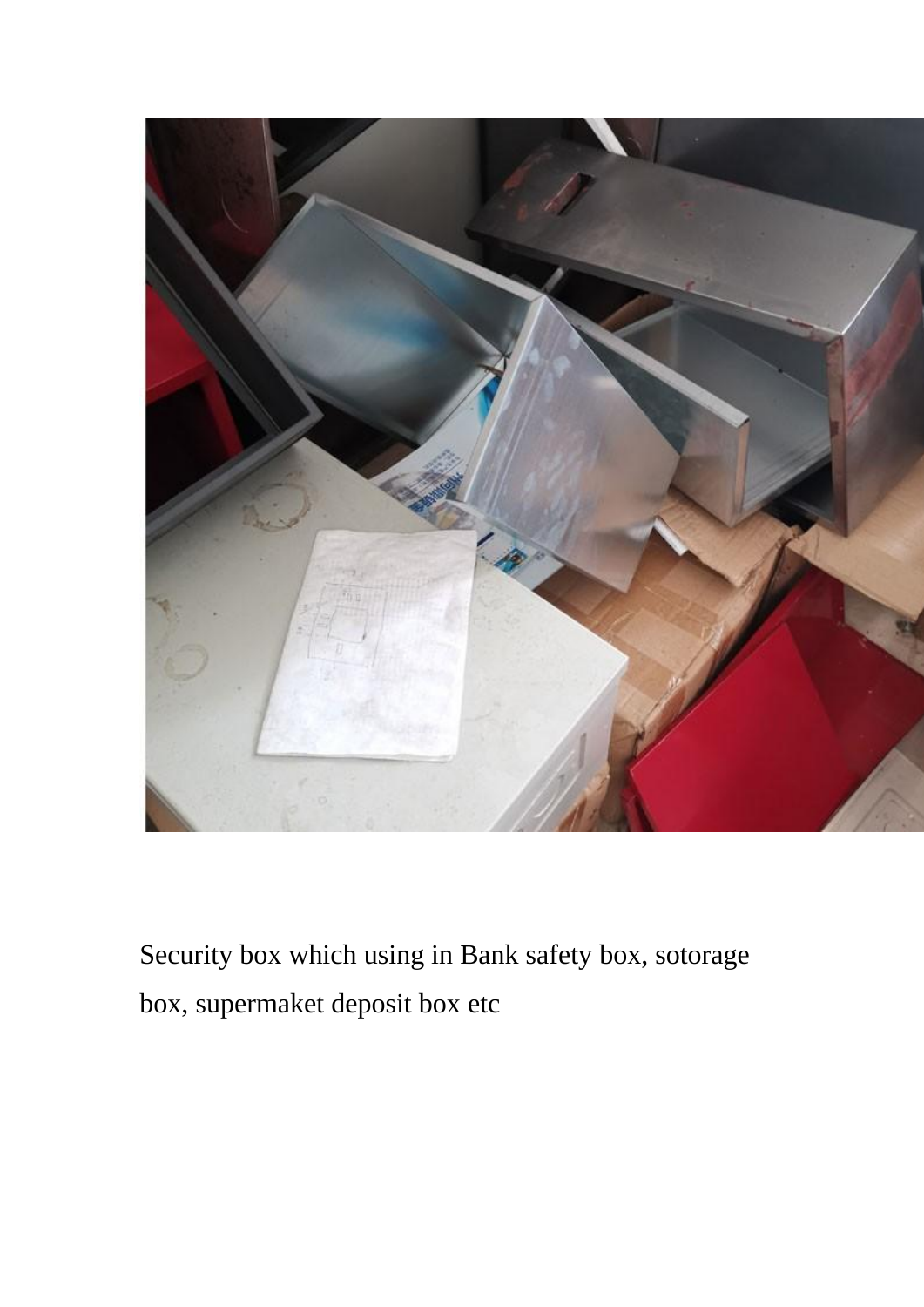

Above 3 fileds metal box all can be made by roll forming machine.

Automatic metal box production line process by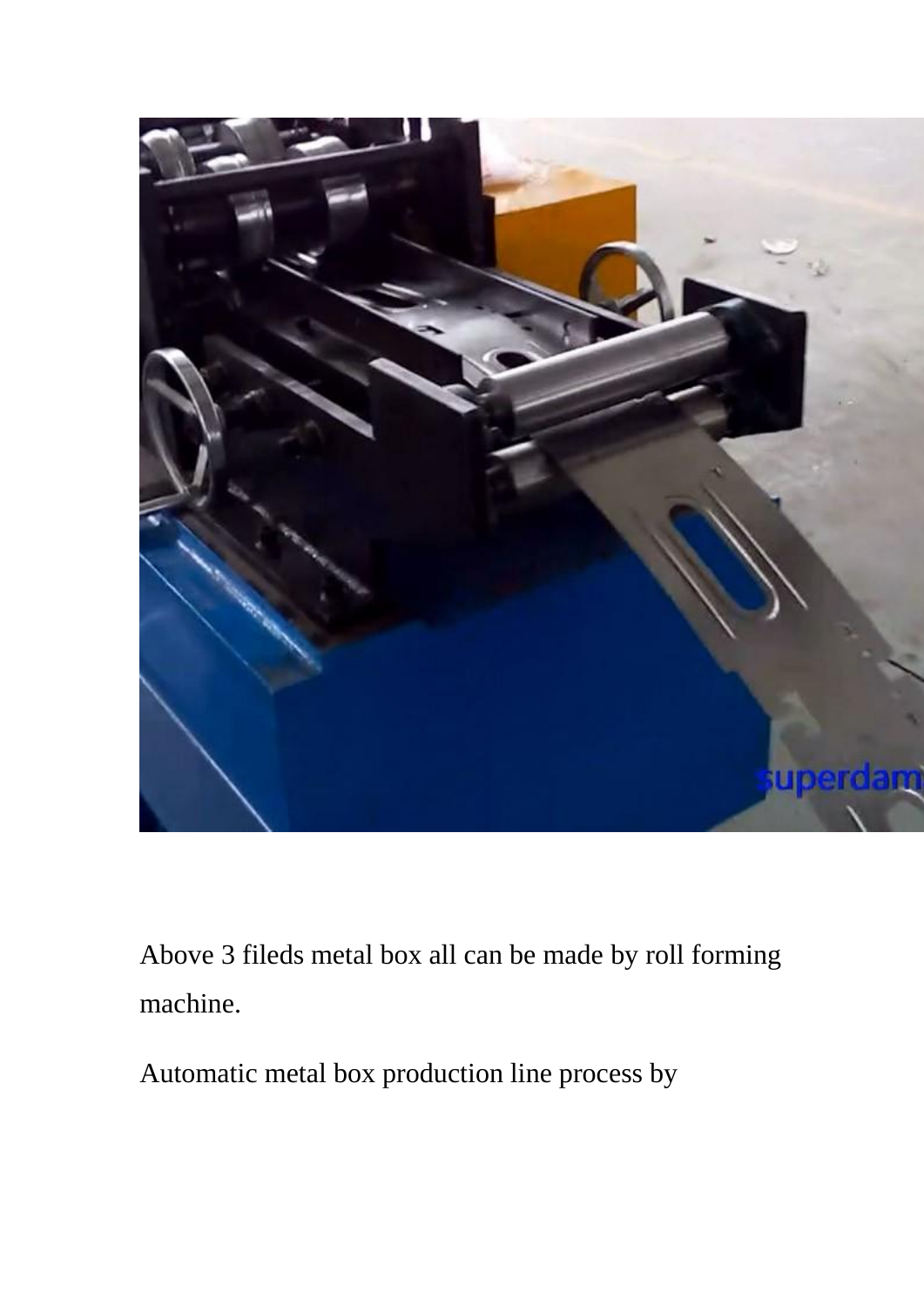2 in 1 Uncoiler Straightening→servo feeder→Hydraulic press breach device  $\rightarrow$  Guide device  $\rightarrow$  roll forming machine  $\rightarrow$  hydraulic punch  $\rightarrow$  box bending $\rightarrow$ shear device (including knife) $\rightarrow$  finished product rack

Box production electrical control system

[Shenzhen Superda Machine Co., Ltd](https://www.superdamc.com/) design box production equipment entire line imported PLC control, LCD touch screen, man-machine interface. People interact with the PLC. Operator setting the program to run automatically (programmable control) and control process monitoring, production line operator control and modify the control parameters, and real-time monitoring the equipment status & parameters and fault indication. Workpiece length digital setting, adjustable length can be adjustable as well. Real-time monitoring of equipment operating status and fault indication.

Operation manual / automatic two styles. With manual and automatic switching function: In the manual mode, can be stand-alone operation, easy maintenance; In automatic mode, carry out full production run, in order to start; across the board with emergency stop buttons, easy